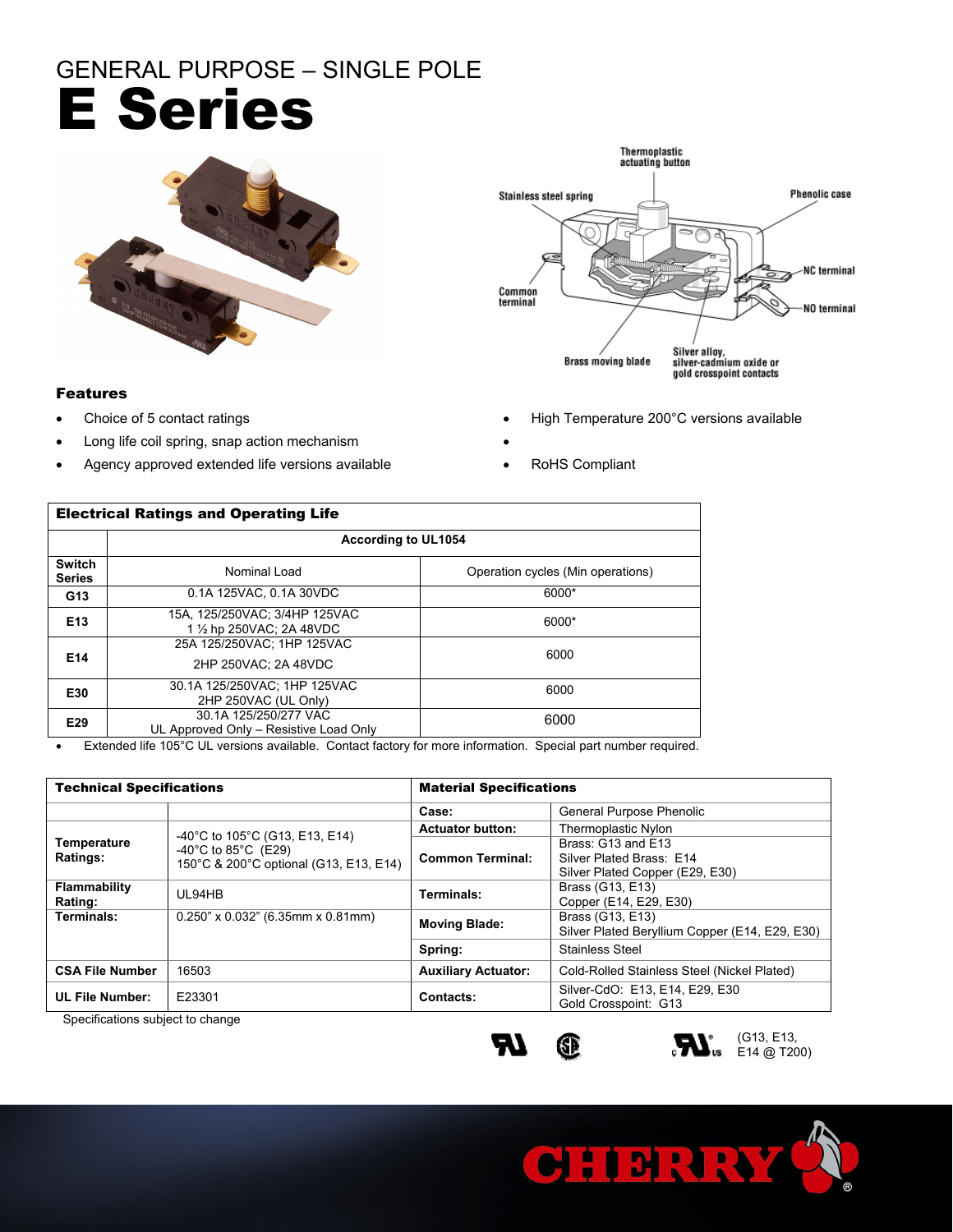## GENERAL PURPOSE – SINGLE POLE

# E Series

### Dimensions - inches





-00J (White plastic button)



-00M (Metal cap over button)

### Commonly Stocked Distributor Items / Preferred Part Numbers

|                    |                  |                                                                    |                                            |                                       |                                      | Max.                                           |                                              |                                                  |
|--------------------|------------------|--------------------------------------------------------------------|--------------------------------------------|---------------------------------------|--------------------------------------|------------------------------------------------|----------------------------------------------|--------------------------------------------------|
| <b>Item Number</b> | <b>EN Rating</b> | <b>UL Rating</b>                                                   | Maximum<br><b>Pretravel inches</b><br>(mm) | <b>Operating Point</b><br>inches (mm) | Minimum<br>Overtravel<br>inches (mm) | Movement<br><b>Differential</b><br>inches (mm) | Maximum<br><b>Operating Force</b><br>(grams) | <b>Actuation</b><br><b>Length inches</b><br>(mm) |
| 0E1300E0           | N/A              | 15A, 125/250VAC; 3/4HP<br>125VAC 1 1/2HP 250VAC<br>2A 48VDC        | 0.050(1.27)                                | $0.285 + 0.020$<br>$(7.24 +1 - 0.51)$ | 0.100(2.54)                          | 0.015(0.38)                                    | 425                                          | N/A                                              |
| 0E1300H0           | <b>N/A</b>       | 15A, 125/250VAC; 3/4HP<br>125VAC 1 1/2HP 250VAC<br>2A 48VDC        | 0.250(6.35)                                | $0.312 + 0.062$<br>$7.93 +/- 1.57$    | 0.187(4.75)                          | 0.093(2.36)                                    | 100                                          | 1.50(38.10)                                      |
| 0E1300J0           | N/A              | 15A, 125/250VAC; 3/4HP<br>125VAC 1 1/2HP 250VAC<br><b>2A 48VDC</b> | 0.050(1.27)                                | $0.670 +/- 0.30$<br>$(17.02 + 0.76)$  | 0.108(2.74)                          | 0.015(0.38)                                    | 425                                          | N/A                                              |
| 0E1300K0           | N/A              | 15A, 125/250VAC; 3/4HP<br>125VAC 1 1/2HP 250VAC<br>2A 48VDC        | 0.250(6.35)                                | $0.718 + 0.062$<br>$(18.24 + 1.57)$   | 0.718 (4.75)                         | 0.093(2.36)                                    | 100                                          | 1.39(35.31)                                      |
| 0E1300M0           | N/A              | 15A, 125/250VAC; 3/4HP<br>125VAC 1 1/2HP 250VAC<br>2A 48VDC        | 0.050(1.27)                                | $0.812 + 0.030$<br>$(20.63 + 0.76)$   | 0.218(5.54)                          | 0.015(0.38)                                    | 425                                          | N/A                                              |
| 0E1301E0           | N/A              | 15A. 125/250VAC: 3/4HP<br>125VAC 1 1/2HP 250VAC<br>2A 48VDC        | 0.050(1.27)                                | $0.285 + 0.020$<br>$(7.24 + 0.51)$    | 0.100(2.54)                          | 0.015(0.38)                                    | 425                                          | N/A                                              |
| 0E1301H0           | N/A              | 15A, 125/250VAC; 3/4HP<br>125VAC 1 1/2HP 250VAC<br>2A 48VDC        | 0.250(6.35)                                | $0.312 + 0.062$<br>$(7.93 +/- 1.57)$  | 0.187(4.75)                          | 0.093(2.36)                                    | 100                                          | 1.50(38.10)                                      |
| 0E1350H0           | N/A              | 15A. 125/250VAC: 3/4HP<br>125VAC 1 1/2HP 250VAC<br><b>2A 48VDC</b> | 0.343(8.71)                                | $0.281 + 0.062$<br>$(7.14 + 1.57)$    | 0.187(4.75)                          | 0.140(3.56)                                    | 65                                           | 1.75(44.45)                                      |
| 0E1400A0           | N/A              | 25A 125/250VAC 1HP 125VAC<br>2HP 250VAC; 2A 48VDC                  | 0.100(2.54)                                | $0.248 + 0.026$<br>$(6.30 +/- 0.66)$  | 0.050(1.27)                          | 0.015(0.38)                                    | 850                                          | N/A                                              |
| 0E1400H0           | N/A              | 25A 125/250VAC 1HP 125VAC<br>2HP 250VAC: 2A 48VDC                  | 0.312(7.93)                                | $0.468 + 0.062$<br>$(7.93 + 0.157)$   | 0.105(2.67)                          | 0.050(1.27)                                    | 100                                          | 0.821(20.85)                                     |
| 0E1400K0           | N/A              | 25A 125/250VAC 1HP 125VAC<br>2HP 250VAC: 2A 48VDC                  | 0.348(8.84)                                | $0.860 + 0.062$<br>$(21.84 +/- 1.57)$ | 0.130(3.30)                          | 0.045(1.14)                                    | 285                                          | 0.688(17.47)                                     |
| 0E1400M0           | N/A              | 25A 125/250VAC 1HP 125VAC<br>2HP 250VAC; 2A 48VDC                  | 0.100(2.54)                                | $0.775 + 0.25$<br>$(19.69 + -6.35)$   | 0.168(4.27)                          | 0.015(0.38)                                    | 850                                          | N/A                                              |
| 0E1401M0           | N/A              | 25A 125/250VAC 1HP 125VAC<br>2HP 250VAC; 2A 48VDC                  | 0.100(2.54)                                | $0.775 + 0.25$<br>$(19.69 + -6.35)$   | 0.168(4.27)                          | 0.015(0.38)                                    | 850                                          | N/A                                              |
| 0E1450H0           | N/A              | 25A 125/250VAC 1HP 125VAC<br>2HP 250VAC; 2A 48VDC                  | 0.525(13.34)                               | $-437 + 0.062$<br>$(11.10 +/- 1.57)$  | 0.218(5.54)                          | 0.080(2.03)                                    | 170                                          | 1.071 (27.20)                                    |
| 0G1300M0           | N/A              | 0.1A 125VAC, 0.1A 30VDC                                            | 0.050(1.27)                                | $0.812 + 0.030$<br>$(20.63 + 0.76)$   | 0.218(5.54)                          | 0.015(0.38)                                    | 425                                          | N/A                                              |
| 0G1350H0           | N/A              | 0.1A 125VAC, 0.1A 30VDC                                            | 0.343(8.71)                                | $0.281 + 0.062$<br>$(7.14 +/- 1.57)$  | 0.187(4.75)                          | 0.140(3.56)                                    | 65                                           | 1.75(44.45)                                      |